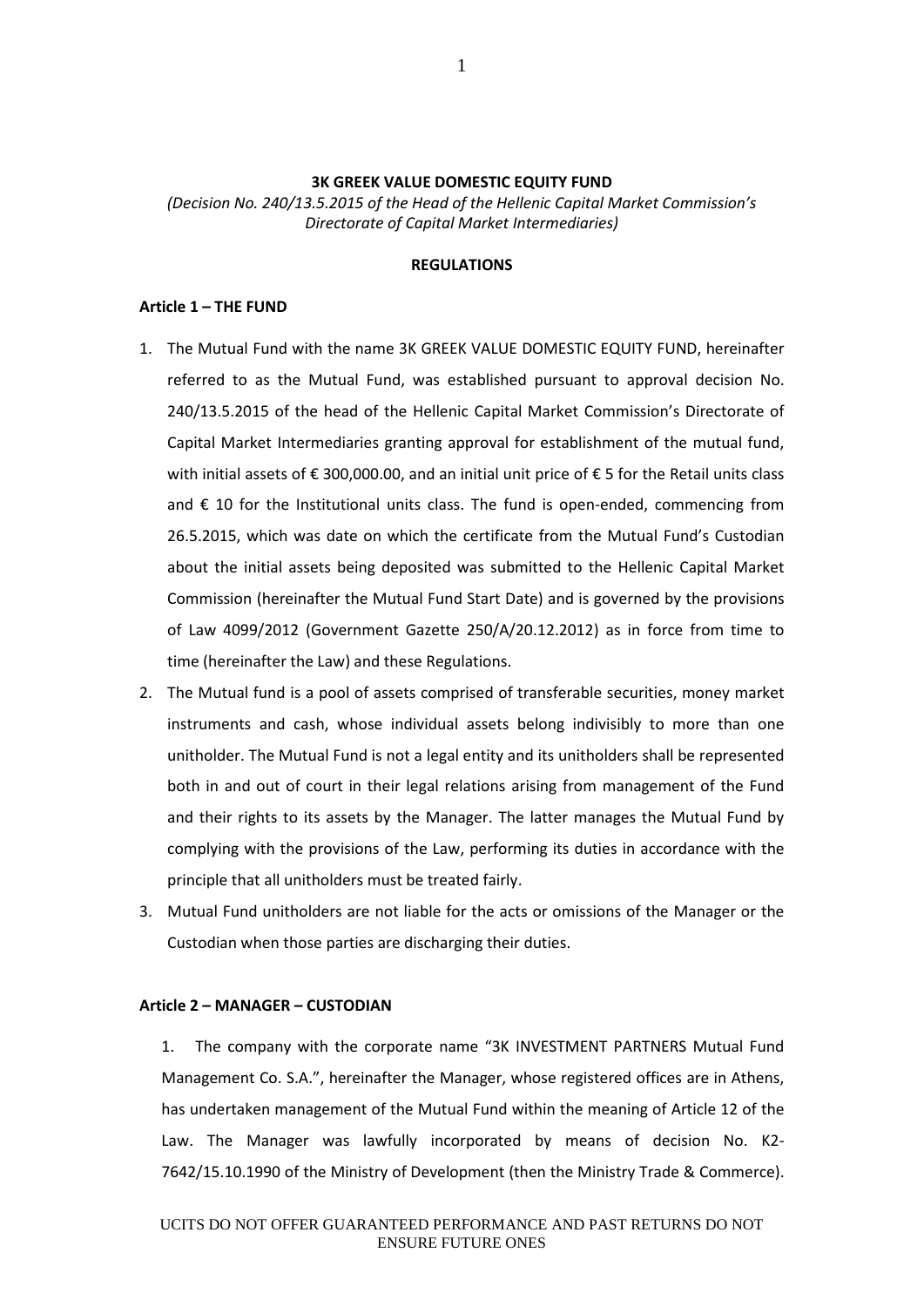Its original corporate name was NATIONALE – NEDERLANDEN MUTUAL FUND MANAGEMENT Co. S.A. and its registered offices are in Kallithea, Attica and its entire share capital, paid up in full, is  $\epsilon$  234,776.23. The Manager has General Commercial Register No. 1003501000 (ex Companies Reg. No. 22671/06/Β/90/27) By means of Hellenic Capital Market Commission Decision No. 22/386/10.12.2002, read in conjunction with Ministry of Development Decision No. Κ2-1113/2003 (Government Gazette No. 921/3.2.2003), the corporate name was changed to ING PIRAEUS MUTUAL FUND MANAGEMENT Co. S.A., trading as ING PIRAEUS MFMC. Decision No. Κ2-7973/30.6.2005 of the Deputy Minister of Development approved the merger of ING PIRAEUS MUTUAL FUND MANAGEMENT Co. S.A. and ING PIRAEUS INVESTMENT FIRM S.A. with the latter being absorbed by the former, and its share capital today stands at  $\epsilon$  1,455,198.00. By means of Hellenic Capital Market Commission Decision No. 397/21.6.2006, read in conjunction with Ministry of Development Decision No. K2-9532/29.6.2006 the corporate name of the company was changed to ING MUTUAL FUND MANAGEMENT Co. S.A., trading as ING MFMC. Hellenic Capital Market Commission Decision No. 233/9.1.2015 read in conjunction with Decision No. 8165/23.1.2015 of the Ministry of Development, which was entered in the General Commercial Register on 23.1.2015 (No. 296427) changed the company's corporate name 3K INVESTMENT PARTNERS Mutual Fund Management Co. S.A., trading as 3K INVESTMENT PARTNERS.

- 2. The Manager may sell units in the Mutual Fund directly and/or via credit institutions, management companies, insurance companies, investment firms and portfolio investment firms.
- 3. The Manager may give up managing the Mutual Fund only if the conditions laid down in Article 21 of the Law are met.
- 4. The duties of Mutual Fund Custodian are performed on the basis of a written contract signed with the Manager by the bank with the corporate name Piraeus Bank S.A. whose registered offices are at 4 Amerikis St., Athens. The Custodian shall be liable for properly performing all duties and obligations specified in Article 36 of the Law, and the duties deriving from the relevant custodianship agreement signed with the Manager, including but not limited to the safekeeping of the Mutual Fund's assets, cash monitoring, executing orders from the Manager apart from those contrary to the provisions of Law 4099/2012, the decisions of the Hellenic Capital Market Commission issued pursuant to it and the Mutual Fund's regulations, complying with the obligation to provide

2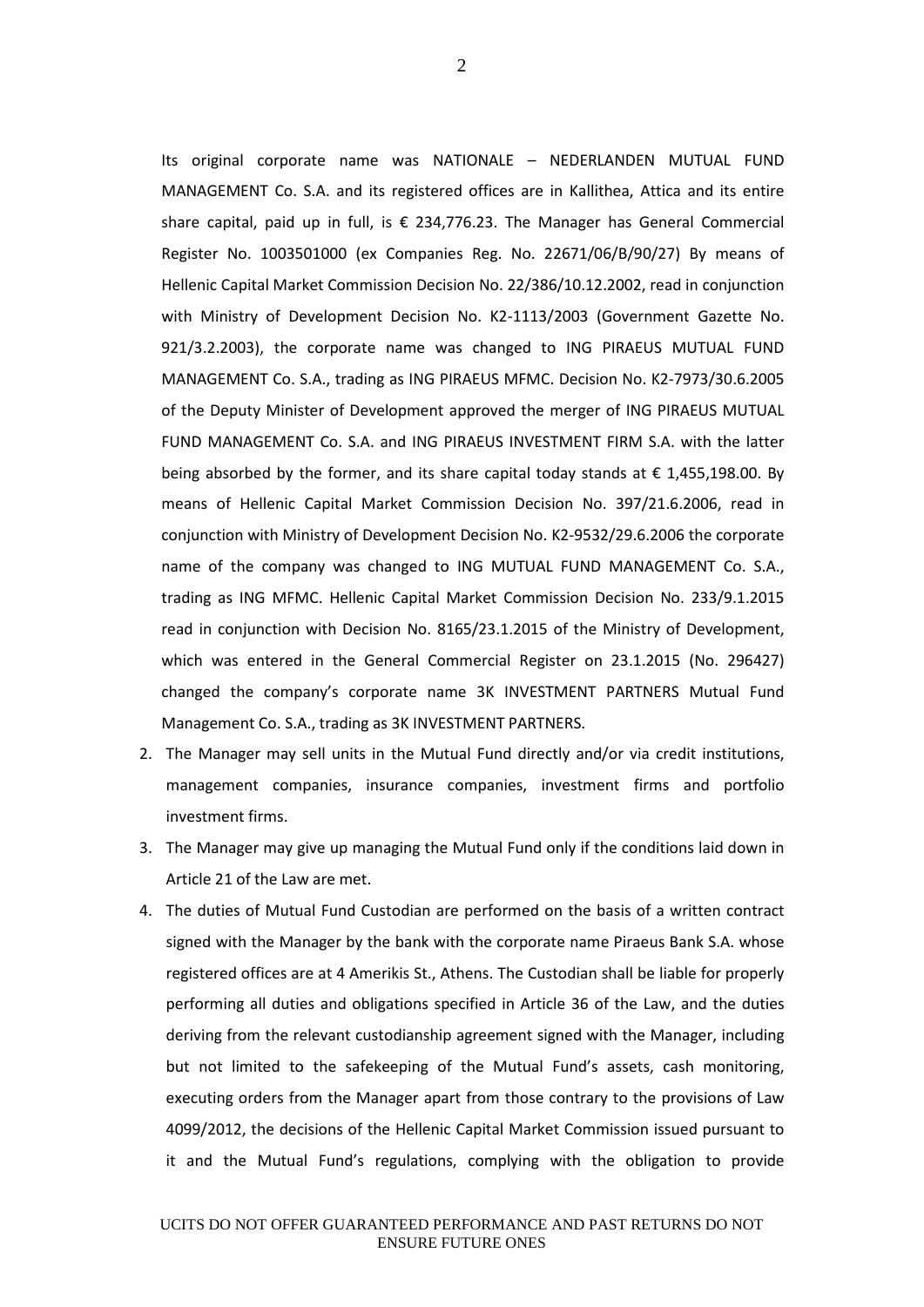information to both the Manager and the Hellenic Capital Market Commission, and the Manager is obliged to monitor proper implementation of the Custodian's duties.

- 5. The Custodian may give up its duties provided it gives the Manager at least 3 months advance notice and the new Custodian is approved by the Hellenic Capital Market Commission or it may be replaced following a request made by the Manager and approved by the Hellenic Capital Market Commission in accordance with the specific provisions of Article 36(10) of the Law. A Custodian which has resigned or been replaced shall continue to perform its duties until the new Custodian has fully taken up its duties, to whom all assets of the Mutual Fund shall be handed over, and a report on this matter shall be prepared. The fact that the Custodian has resigned or been replaced and the fact that a new Custodian has taken up its duties shall be promptly notified by the Manager to unitholders in the Mutual Fund using a durable medium and by posting a notice to that effect on its website.
- 6. In performing their duties, the Manager and the Custodian are obliged to act in a honourable and lawful manner, with professionalism, independence and in the exclusive interests of the Fund and its unitholders. The Custodian must not take steps in relation to the Fund or the Manager acting on its behalf, which could cause conflicts of interest between the Fund, its unitholders, the Manager and itself, excluding only the case where it has functionally and hierarchically divided the execution of its duties as Custodian from other duties it has which could cause conflicts of interest, and where it has identified, managed, monitored and suitably notified potential conflicts of interest which arise to unitholders in the Fund.
- 7. The Custodian shall be liable in accordance with the Law to the Fund and its unitholders for loss by it or a third party to whom custodianship has been delegated of the financial instruments placed in its custody in accordance with Article 36(6)(a) of the Law. Where financial instruments which were placed in safekeeping are lost, the Custodian shall promptly return a financial instrument of the same type or of corresponding amount to the Fund or Manager acting on the Fund's behalf. The Custodian shall not be liable where it is proven that the loss was due to an extraneous event beyond its reasonable control whose consequences would not have been avoidable despite reasonable efforts to the contrary. The Custodian shall also be liable to the Fund and its unitholders for any other losses suffered as a result of intentional or negligent improper performance of the obligations it has in law. The Custodian's liability cannot be excluded or limited under

3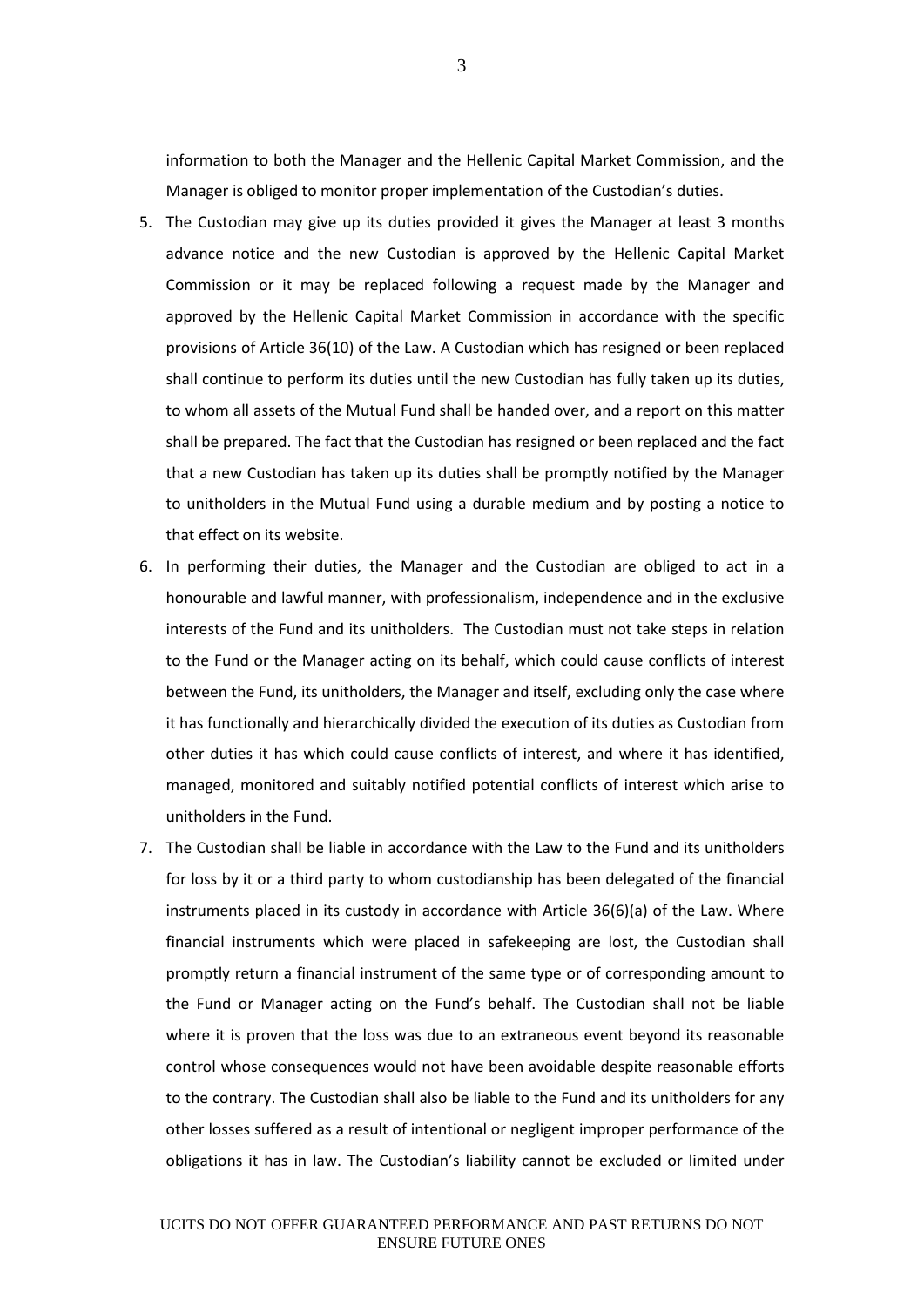contract and is not affected by any delegation done pursuant to Article 36a of the Law.

- 8. Unitholders in the Fund may cite the Custodian's liability, directly or indirectly via the Manager, provided that that does not lead to overlaps in the redress filed or unequal treatment of the unitholders.
- 9. The Custodian may not delegate the functions specified in Article 36(4) and (5) of the Law to third parties. However, the Fund asset safekeeping function specified in Article 36(6) of the Law may be delegated to third parties provided the following conditions are met: a) the duties are not delegated to avoid complying with the requirements of the Law, b) the Custodian can demonstrate that there was an objective reason for such delegation and c) the Custodian has demonstrated due skill, care and diligence when selecting and appointing any third party to whom it intends to delegate its duties, and continues to demonstrate due skill, care and diligence when periodically re-examining and constantly checking any third party - provider, and the arrangements which the latter has made in relation to the duties delegated to it. Delegation of fund asset safekeeping in accordance with the above is governed by Article 36a of the Law.
- 10. Subject to the conditions laid down in Article 22 of the Law, the Manager and Custodian may assign part of their operations / functions to third parties.

# **Article 3 – INVESTMENT OBJECTIVE, INVESTMENT POLICY, PORTFOLIO MANAGEMENT METHOD, PERMITTED INVESTMENTS AND LIMITS, NON-ACQUISITION OF SIGNIFICANT INFLUENCE, DEGREE OF INVESTMENT RISK AND CHARACTERISTICS OF THE AVERAGE UNITHOLDER**

- 1.The investment objective of the 3K Greek Value Domestic Equity Fund is to achieve capital appreciation by investing primarily in equities of companies listed on the Athens Exchange (ATHEX).
- 2.To achieve its objectives, the Mutual Fund invests at least 65% of its assets in equities on the Athens Exchange. To a lesser degree it may also invest part of its assets in the equities of foreign companies in an endeavour to maximise its yield. It may also invest much smaller percentages in other transferable securities, money market instruments, fixed yield instruments, bank deposits and units or shares in Undertakings for Collective Investments in Transferable Securities (UCITS).
- 3.The Manager shall actively manage the Mutual Fund. Equities shall be chosen having analysed and evaluated factors such as: the prospects of growth, the company's value, the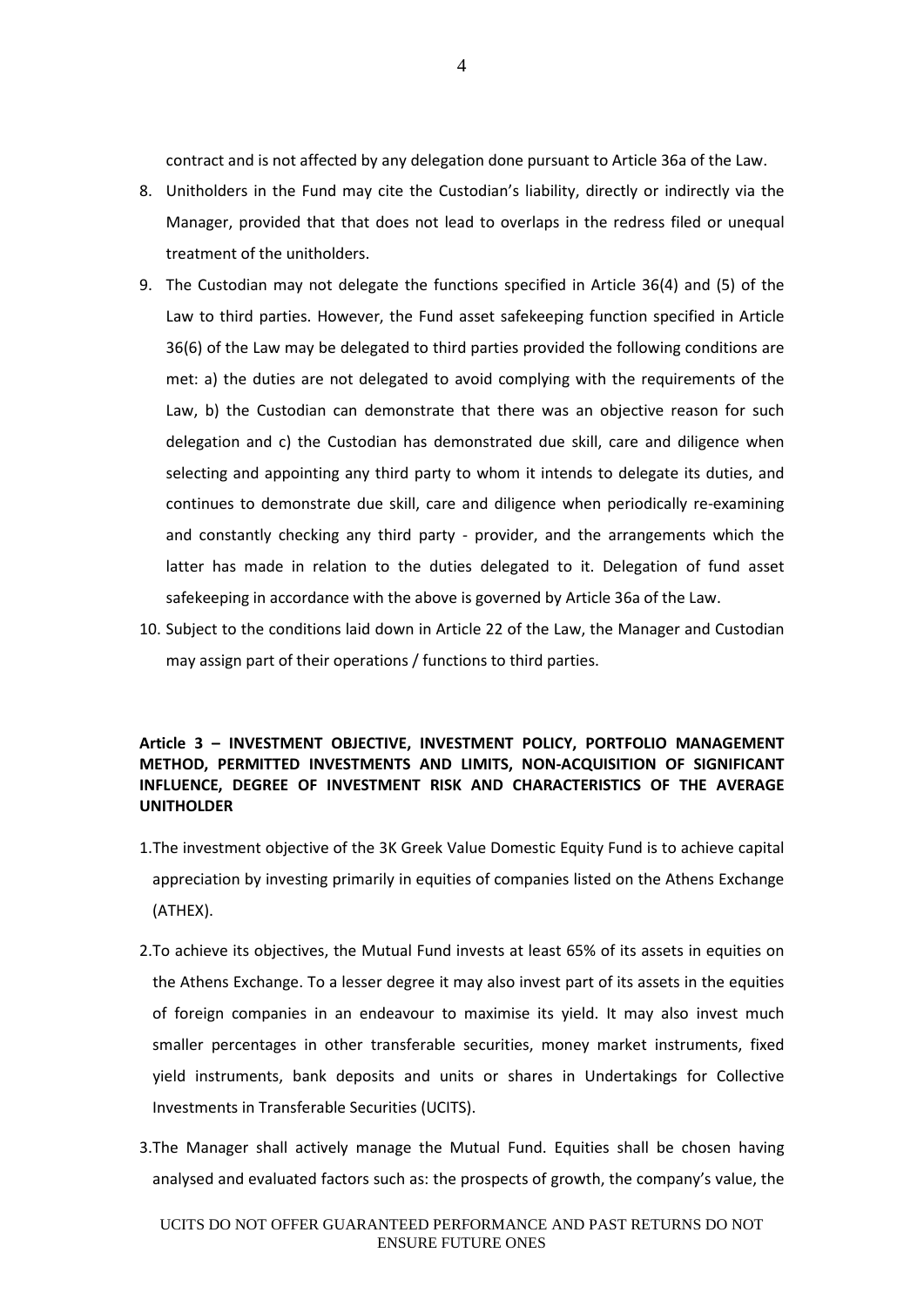quality of management, dividend policy and other qualitative and quantitative criteria. In addition, emphasis is also placed on the financials for the sectors to which the companies belong, and the risks and opportunities entailed. The Mutual Fund may also invest is lower cap, dynamically developing companies which over time may generate major added value. When managing the Fund, derivatives may also be used, primarily for hedging purposes.

4. The Mutual Fund may make investments in the following instruments:

(I). Transferable securities and money market instruments which:

(a) are accepted or admitted to trading on a regulated market within the meaning of Article 2(10) of Law 3606/2007 and the similar provisions of national law of the Member States which transpose Article 1(4)(14) of Directive 2004/39/EC into national law.

(b) are traded on another supervised market of a Member State which operates normally, is acknowledged and open to the public.

(c) are accepted on a securities exchange of another state or which are traded on another supervised market of another state which operates normally, is acknowledged and open to the public.

(II) Newly-issued transferable securities which are to be listed on a securities exchange or other market within 1 year from being issued at the latest.

(III) Deposits with credit institutions payable to depositors on demand or time deposits of up to 12 months duration, in accordance with the conditions laid down in Article 59(1)(f) of the Law.

(IV) money market instruments not traded on a supervised market under the conditions laid down in Article 59(1)(h).

(V). Derivative financial instruments under the conditions laid down in Article 59(1)(g) and

(VI) Units in UCITS or other equivalent collective investment undertakings within the meaning of Article 59(1)(e) of the Law.

Moreover, the Mutual Fund may invest up to 10% of its net assets in other transferable securities or money market instruments which are not listed above.

5. The Mutual Fund may not acquire transferable securities and/or money market instruments from the same issuer where they account for more than 10% of its net assets. Up to 40% of the Fund's net assets may be placed in transferable securities and/or money market instruments of issuers, in each of which a sum of more than 5% of Fund net assets have been invested. That restriction shall not apply to deposits and OTC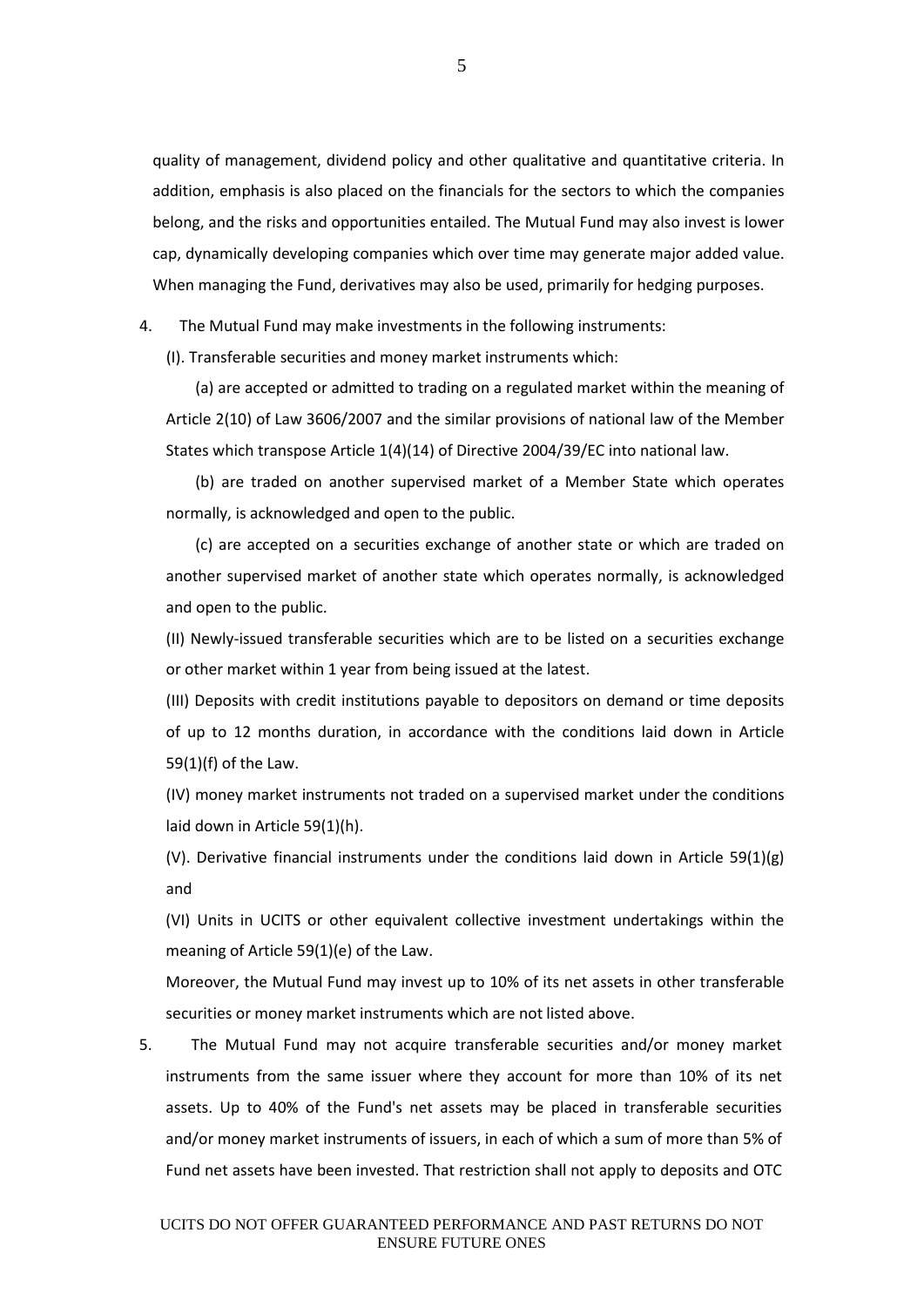derivative transactions. The Mutual Fund shall not be permitted to place more than 20% of its net assets in deposits with the same credit institution while in the case of OTC derivatives the exposure to risk to a counterparty which is one and the same credit institution may not exceed 10% of its net assets, or 5% where the counterparty is not a credit institution. The investment in UCITS units may not exceed 10% in total of the Fund's total assets. Moreover, the Mutual Fund shall not be permitted to have a combined holding of over 20% of its net assets in: a) investments in transferable securities of money market instruments issued by the same organisation, b) deposits at that organisation and/or c) risks from OTC derivatives whose counterparty is that organisation.

- 6. Save for the exceptions cited in Article 64 of the Law, the Mutual Fund is not permitted to acquire more than 10% securities with or without voting rights in the same issuer and 25% of all units in a UCITS or other collective investment undertaking referred to in Article 59(1)(e) of the Law. Moreover, the Manager shall not be permitted, in relation to all UCITS managed, to acquire more than 10% of the corresponding category of securities from the same issuer, with or without voting rights.
- 7. The investment risk assumed by the Mutual Fund is considered to be high, since its portfolio primarily invests in equities where there may be significant price fluctuations.
- 8. The Mutual Fund is aimed at investors with a long-term investment horizon who wish to tie their investment into the performance and results of companies listed on ATHEX and secondarily to tie it into companies listed on exchanges or doing business abroad.
- 9. The Mutual Fund has received authorisation from the Hellenic Capital Market Commission (Decision No. 240/13.5.2015 of the head of the Directorate of Capital Market Intermediaries) to deviate from the investment thresholds in point 5 of this Article of the Regulations, and the investment thresholds in general referred to in Article 61 of the Law, for a period of 6 months from the date of the authorisation to establish the Mutual Fund. During the period referred to in the previous sentence, the Manager shall make mutual fund investments in line with the risk allocation principle, and after that deadline of 6 months expires, the Manger shall take all steps required by the legislation to ensure the Mutual Fund complies with all investment thresholds specified in these Regulations and the Law.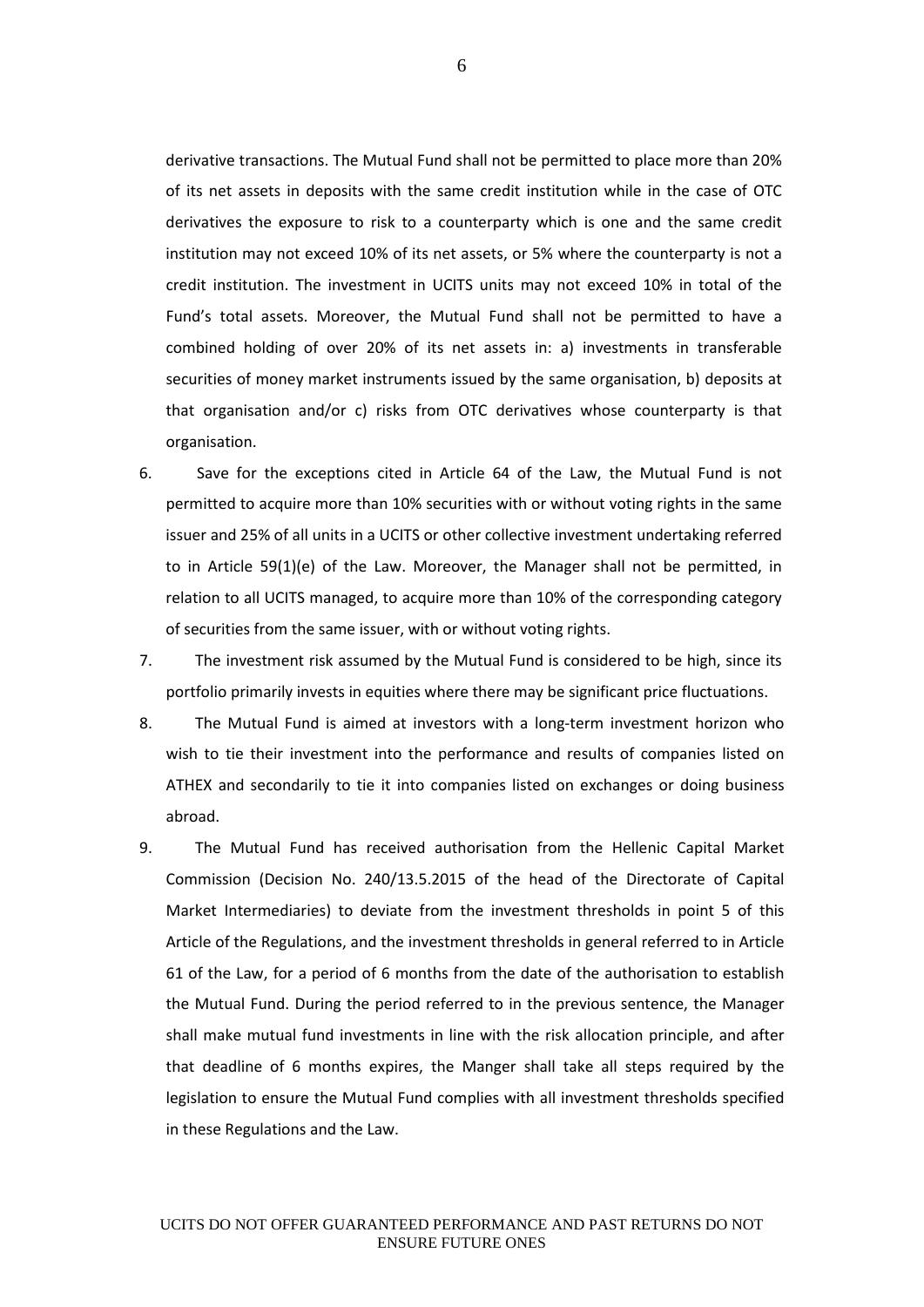#### **Article 4 – MUTUAL FUND ASSET VALUATION RULES**

- 1. The net assets of the Mutual Fund, the number of units, the net unit price, the sale price and the redemption price of units, per class of units, are computed for each working day and posted on the Manager's website on the internet.
- 2. a) To compute the value of the Fund's net assets one must deduct in the manner outlined in Article 6 of these Regulations, (i) the fees and commission of the Manager, the Custodian and members of regulated markets, the cost of publications mandated by law and other expenses specified in Article 6 of these Regulations, as well as (ii) profits which may be distributed to unitholders valued on 31 December each year.

b) To compute the net value of units in each class of units, the section of the Fund's net assets corresponding to each class of units must be divided by the number of units in that class. The sale price and redemption price for units in each class may as appropriate exceed or be less than the net price for units in that class by a figure corresponding to the sales or redemption commission applied.

3. The Manager shall value the Fund's assets using the accounting rules adopted in a decision of the Hellenic Capital Market Commission.

# **Article 5 - UNITS - SALE AND REDEMPTION THEREOF**

1. The Fund's assets are divided into units. The number of units in circulation increases with the issuing and sale of new units, and reduces with the redemption of units. Units are divided into 2 classes: An Institutional units class which is only available to institutional investors and a Retail units class which is available to other investors apart from institutional investors. Units in the same class have the same value and entitle unitholders to the same rights. The classes are different in the following respects: (a) the sale and redemption commission rate payable by unitholders in each class when purchasing and redeeming units and (b) the management fee rate which is computed on their assets.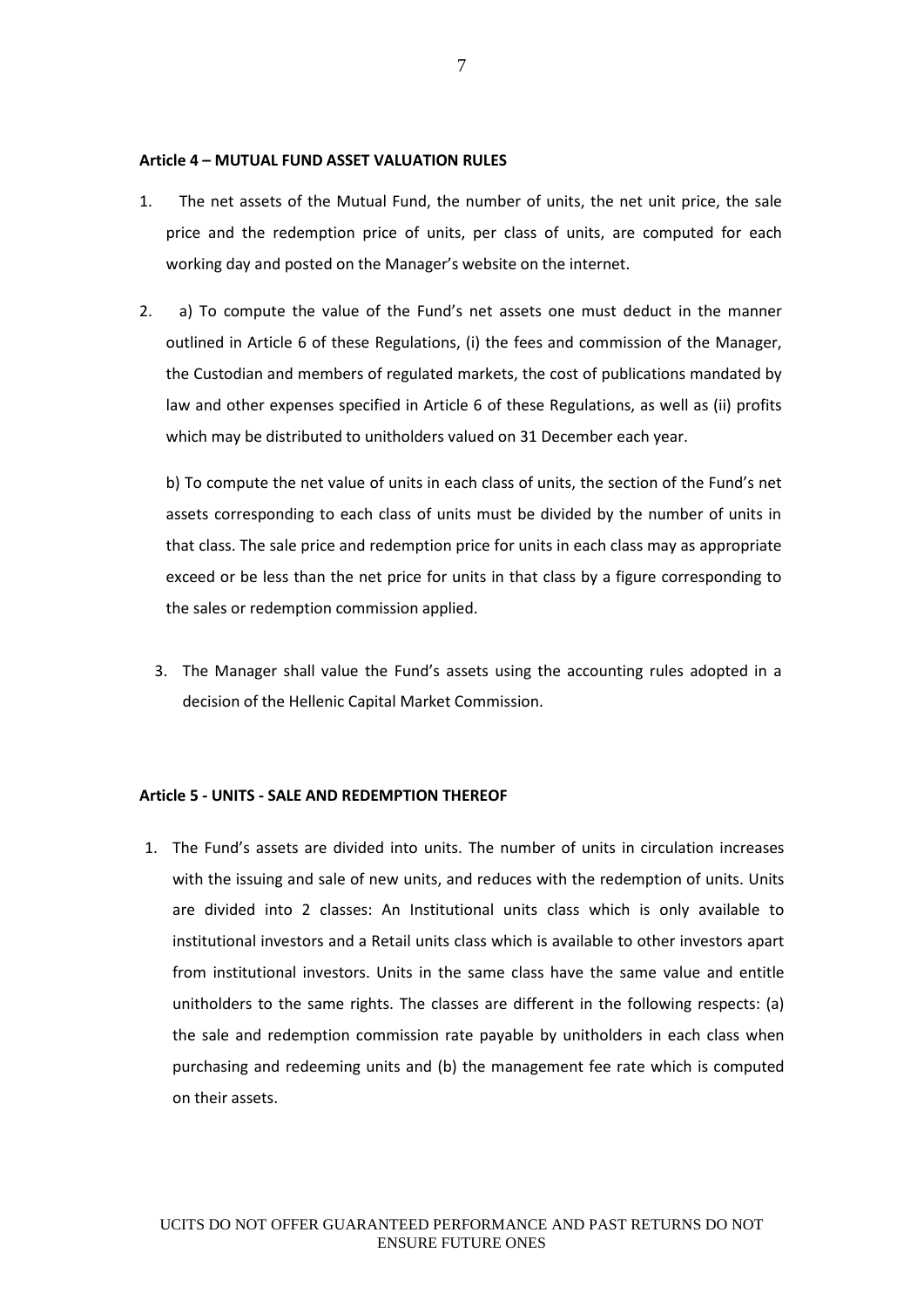2. In both unit classes the sale and redemption commission are up to the maximum thresholds specified in these Regulations, which are set out in the detail in the Key Investor Information document for each class of units. The unit price is computed separately for each class of units. The initial unit price for the Retail units class was  $\epsilon$  5 on the date the Mutual Fund was established (26.5.2015) and the initial unit price of the Institutional units class on the date the class was established was  $\epsilon$  10 (the date on which this class was established means the date on which units in the Investor class are first subscribed).

3. Membership of the Mutual Fund is demonstrated by the relevant units and the particulars of the beneficiary / beneficiaries being entered in a special electronic file held by the Manager. The Manager may assign the task of maintaining that special electronic file to a third party, subject to the provisions laid down in Article 22 of the Law as in force from time to time.

4. Where several persons subscribe to units in the Mutual Fund as joint beneficiaries of those units, the provisions of Law 5638/1932 on joint accounts shall apply. Units may be transferred *inter vivos* only between spouses and relatives to the first and second degree but may be pledged in accordance with Article 3(1) and (2) of Emergency Law 1818/1951 and Articles 1244 et seq. of the Hellenic Civil Code. In order for the pledge involving the units to be lawfully established, the transaction must be entered in the special file referred to in paragraph 2 which is held by the Manager. Where the pledgor submits an application of the Manager, its rights shall be satisfied by redeeming the units, in which case the provisions of Article 3(1) and (2) of Emergency Law 1818/1951, as in force, and Articles 1244 et seq. of the Hellenic Civil Code, shall apply

5. The following steps must be followed to join the Mutual Fund and acquire units as specified in Articles 7(1) or (2) and 82(1) of the Law:

(a) The potential unitholder must submit an application to the Manager in the manner specified by it, which must then check the unitholder's identity.

(b) The Manager or other legal entity acting on its behalf must provide the Key Investor Information document and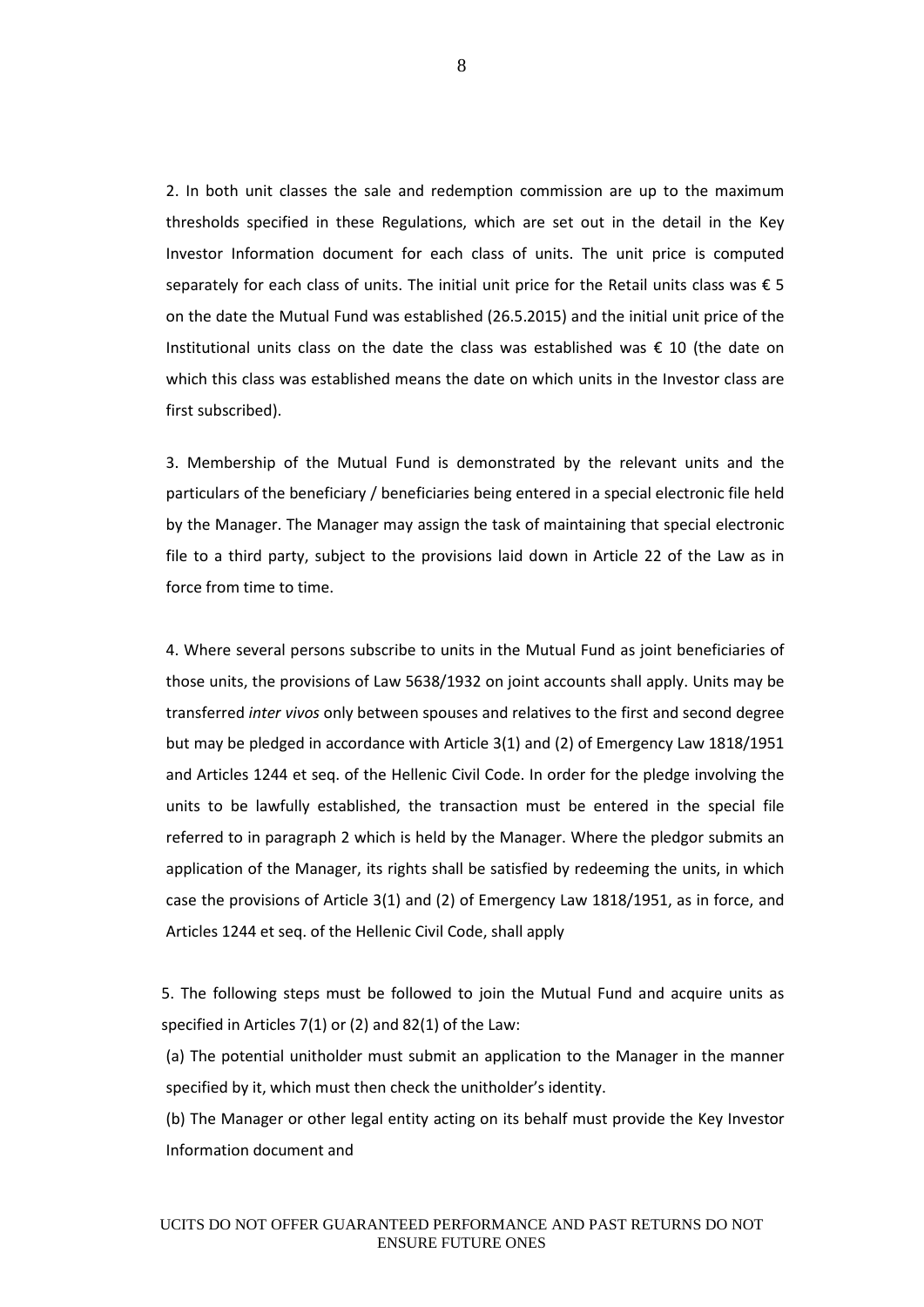(c) The value of the units must be paid in full in cash to the Custodian, and/or provided that the Manager accepts them, the value may be paid in transferable securities within the meaning of Article 3(o) of the Law, listed on a regulated market within the meaning of Article 2(10) of Law 3606/2007.

When units are being sold, the Manager and Custodian are prohibited from granting credit to the detriment of the Mutual Fund.

6. The sale price of units is set based on the value of the unit on the day the application form is submitted, in accordance with the specific provisions of Article 11 of the Law and Article 4 of these Regulations. The Manager shall decide on whether or not to accept applications for membership of the Fund in accordance with Article 7(7) of the Law. The Manager may suspend the sale of units at its discretion.

7. The Manager shall be obliged to redeem units in the Mutual Fund following an application from unitholders, in accordance with the provisions of Article 8 of the Law. Where the unitholder wishes to redeem part of the units it holds, the application must cite the exact number of units the unitholder wishes to redeem. The proceeds from redemption shall be paid in cash in accordance with the specific provisions of Article 8(3) of the Law and the redemption price shall be the price of the date the relevant application was submitted. The proceeds from redemption shall be paid no later than 5 working days after the redemption application is submitted. Redemption of units may be suspended in exceptional cases if required under the circumstances in the interests of unitholders (this shall be done following an application filed by the Manager approved by the Hellenic Capital Market Commission), or bearing in mind the interests of unitholders and/or investors in general, it may also be done following a reasoned decision of the Hellenic Capital Market Commission, if appropriate, in accordance with the specific provisions of Article 8(4) and (5) of the Law.

### **Article 6 – FEES, COMMISSION AND EXPENSES**

- 1. Unitholders are directly obliged to pay sale and redemption commission for Mutual Fund units which are set as follows:
	- Retail units class: Up to 3% for sale and up to 3% for redemption.
	- Institutional units class: Zero sale and redemption commission,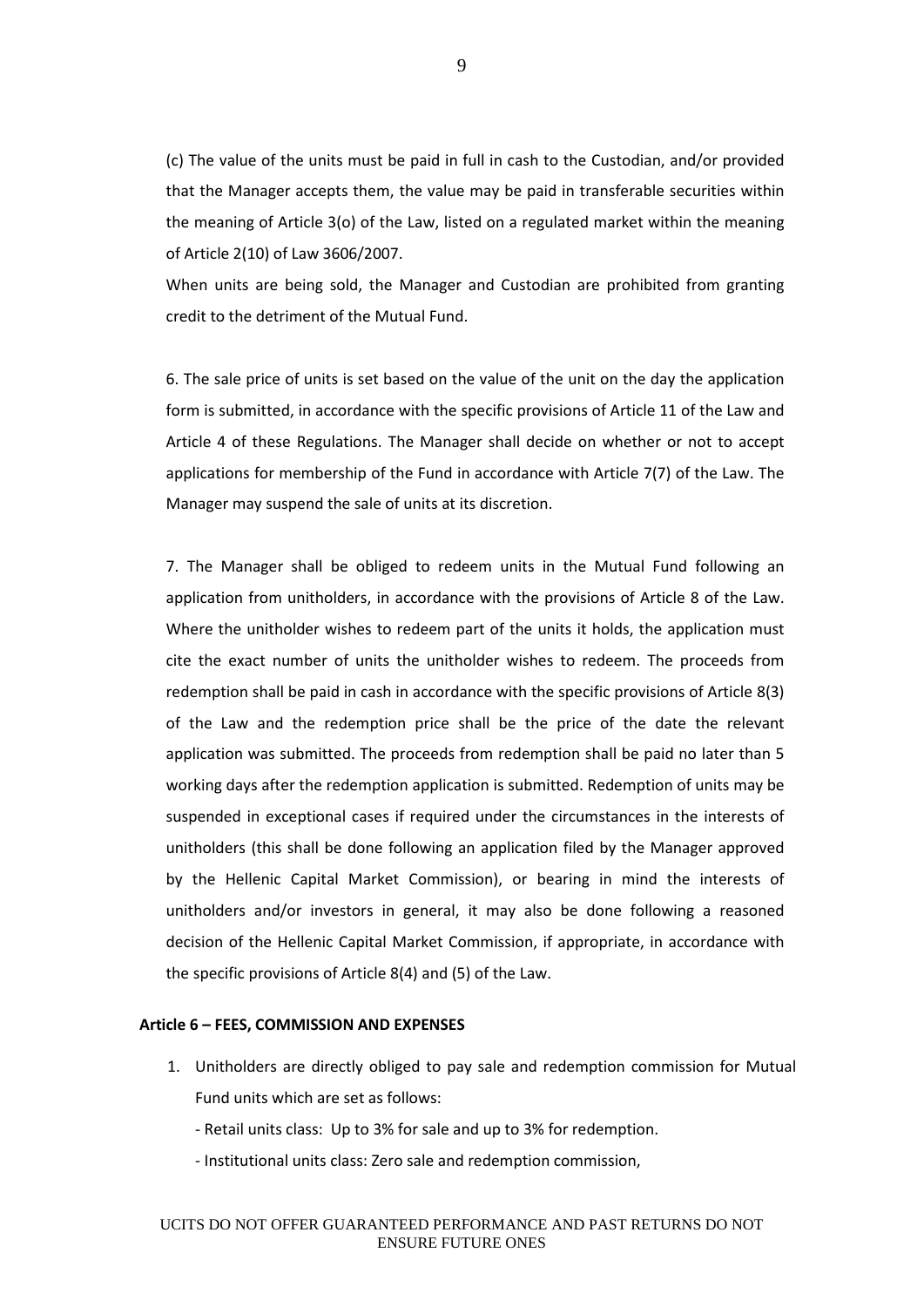computed based on the value of units acquired or redeemed. These amounts are collected by the Manager at the time the relevant transaction is entered into.

2. The following commission and expenses are deducted from the Mutual Fund's assets:

a) All payments to the persons below, including persons to which functions have been outsourced:

- the mutual fund management company

- the Custodian.

b) The fee of statutory auditors for auditing the Mutual Fund.

c) Payments to legal and other advisors.

d) Any distribution expenses (for example printing and postage expenses).

e) Prior period expenses.

f) Expenses, taxes and commission for transactions entered into on the Mutual Fund's behalf.

g) Expenses for publications made on the Mutual Fund's behalf which are required by law.

h) Expenses relating to the provision of information to Mutual Fund unitholders required by the relevant legislation.

i) Any taxes relating to the Mutual Fund imposed by the applicable legislation, levies payable to the Hellenic Capital Market Commission and related charges.

Of these expenses, distribution expenses (point d) and expenses for mandatory information provided to Mutual Fund unitholders in accordance with the relevant legislation (point h) are charged directly to the class of units held by unitholders these expenses relate to. Other expenses (points a, b, c, e, f, g and i) are payable by both classes of units pro rata with their holding in the Mutual Fund's assets.

- 3. The fees the Manager receives and the Custodianship fee for the 3K Greek Value Domestic Equity Fund are as follows:
- a) Fees received by the Manager
	- $\Rightarrow$ (i) Management Fee
		- up to 2.00% per year for Retail units class
		- up to 0.80% per year for Institutional units class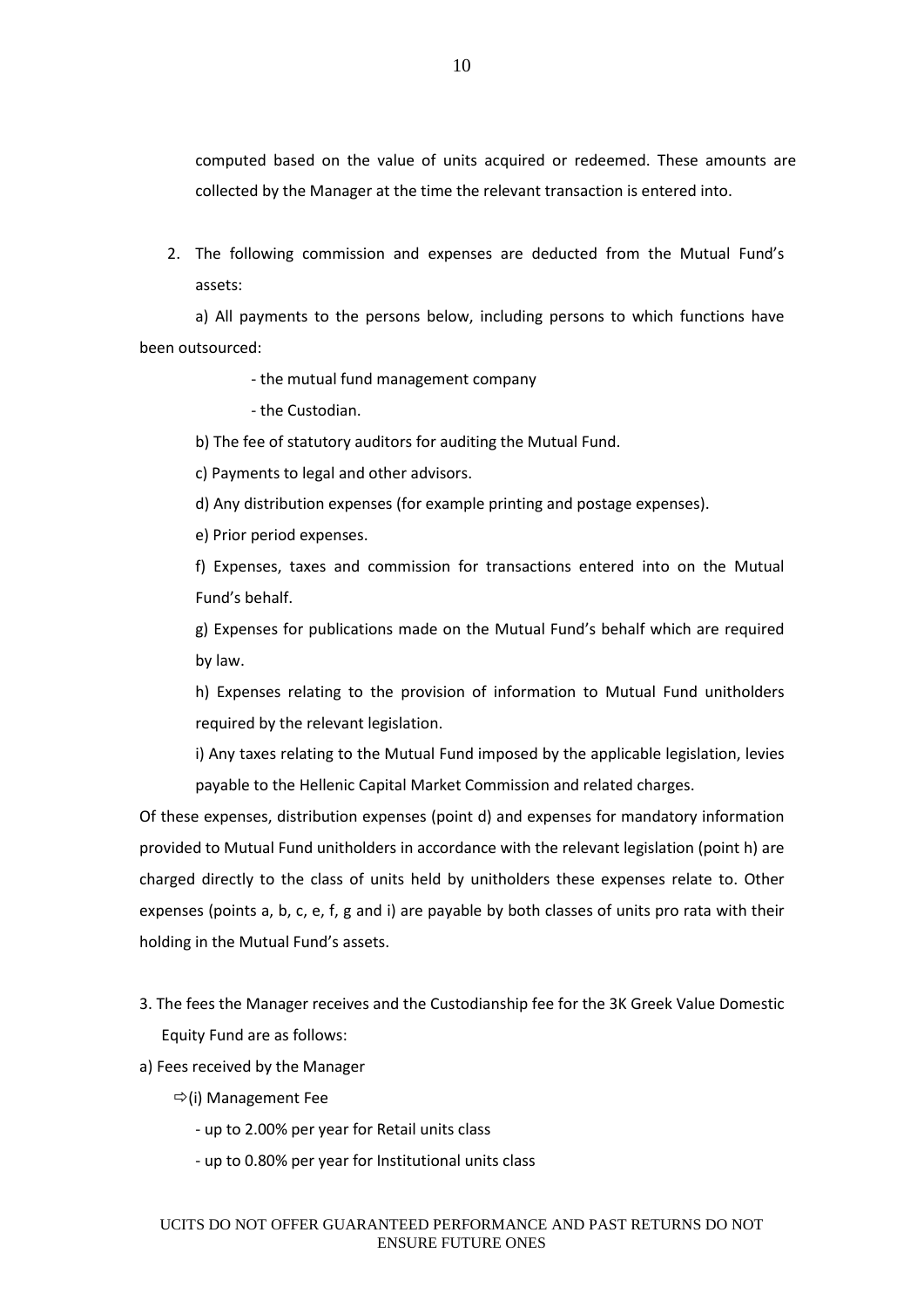$\Rightarrow$  (ii) A Performance Fee of up to 20% of any positive difference between the net unit price yield for each class of units and the yield of the current benchmark index. Yield must be computed on an annual basis and the reference period must be a calendar year. 2015 will be the first year for comparing the yield for units in each class against the benchmark.

Where the unit price in any class underperforms the benchmark for one or more years, the performance fee shall be calculated only where (a) any accumulated underperformance is first eliminated (i.e. the underperformance noted during a previous year/previous years has been made up) and (b) the yield on the net price for the specific class of units exceeds the overall benchmark performance for the entire calendar year.

Net price yield for units in a class of units is computed as the quotient of the difference between the net price of the unit in the specific class on each day from the price at the end of the previous calendar year divided by the net price of a unit in the same class at the end of the previous calendar year.

b) The custodianship fee for both classes of units is up to 0.30% per year.

## **Article 7 – PROFIT DISTRIBUTION**

- 1. Fund revenues from interest and dividends may be distributed each year to unitholders having first deducted all expenses for the accounting period specified in Article 6 of the Regulations.
- 2. The Manager may re-invest or distribute profits to unitholders from the sale of Mutual Fund assets, at its discretion, having deducted any capital losses incurred by the end of the year.
- 3. Where the Manager decides to distribute profits they shall be distributed within 3 months from the end of the accounting period, which is 12 months in duration, and a notice to that effect, shall be posted on the Manager's website on the internet before distribution commences. Profits shall be distributed to all persons who hold units on the last day of the accounting period during which profits were generated.
- 4. Unitholders may request that their profits be re-invested in the Fund. This is commission-free.
- 5. When profits are paid out, the corresponding taxes shall be withheld in accordance with the legislation which applies at the time the profits are paid out.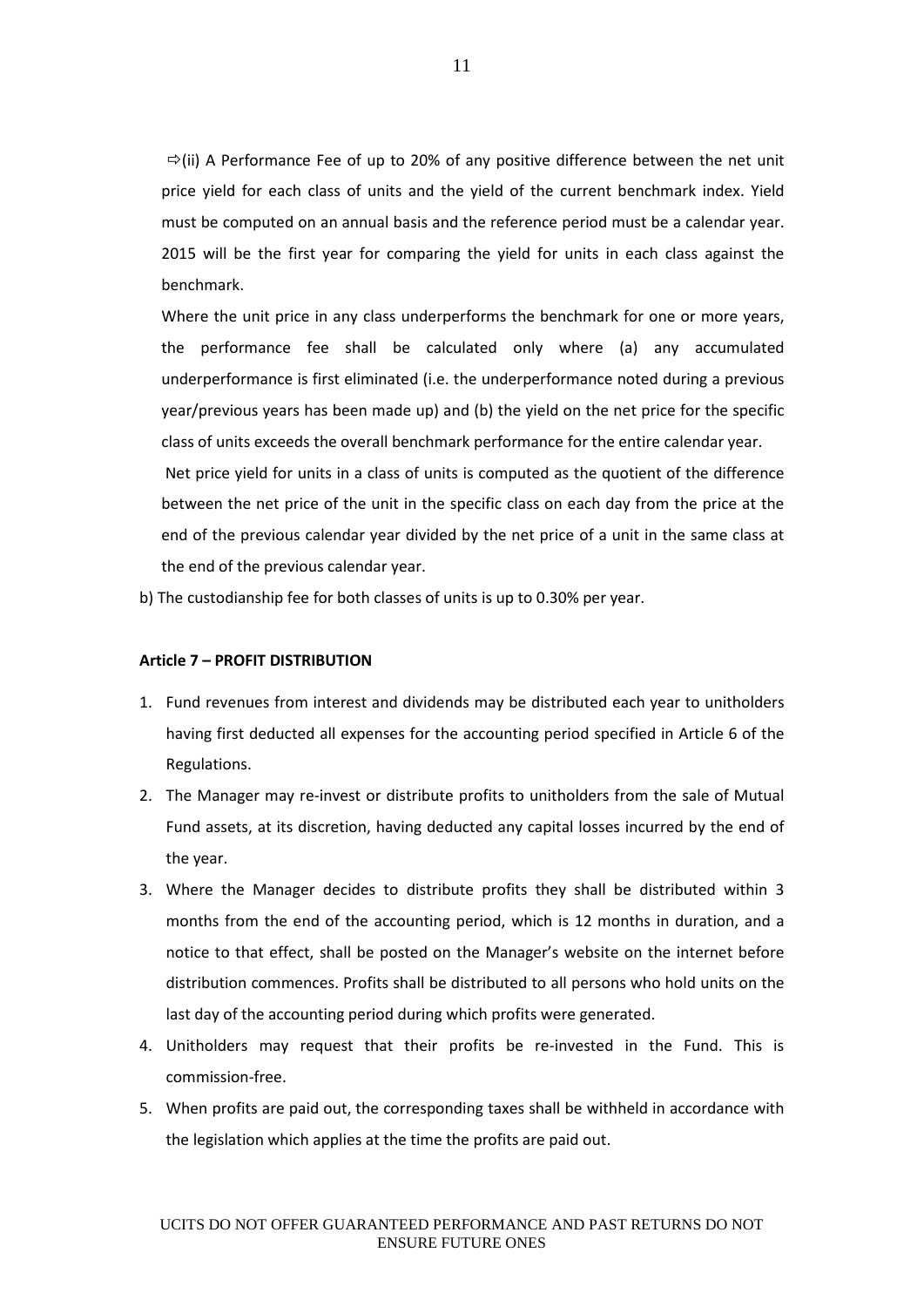### **Article 8 – WINDING UP OF MUTUAL FUND AND UNITHOLDERS' MEETING**

- 1. The Mutual Fund shall be wound up where any of the grounds cited in Article 9(1) of the Law apply.
- 2. Where the Mutual Fund is wound up, its net assets will be distributed by the Custodian acting on instructions from the Manager. After the Mutual Fund's assets have been distributed, a special report will be prepared and signed by the Manager, the Custodian and the Mutual Fund's certified public accountant. The report will be sent without undue delay to the Hellenic Capital Market Commission, posted on the Manager's website on the internet, and made available to unitholders in the Mutual Fund at points where the units were on sale.
- 3. Unitholders representing at least 1/20 of the Mutual Fund's units are entitled to ask the Manager to convene a meeting of unitholders on any issues associated directly or indirectly with management of the Mutual Fund. The Manager shall be obliged to convene the Unitholders' Meeting for the Mutual Fund no later than 30 days from the date on which it receives the request referred above.
- 4. Where the net value of the Mutual Fund in relation to the benchmark price, as defined in the indents below, reduces by 5/10, the Hellenic Capital Market Commission may require that the Manager convene the Unitholders' Meeting for the purpose of winding up the mutual fund. The benchmark price will be determined on the first day of each calendar quarter and will be calculated as the arithmetic average of the Mutual Fund's net value for each of the last four quarters. When each new quarter comes to an end, the Mutual Fund's total net value in that quarter shall replace the corresponding value from the oldest quarter in calculating the benchmark price. The redemption of units will be suspended when the Hellenic Capital Market Commission issues a decision requiring the meeting of unitholders in the Mutual Fund to be convened. If the meeting decides to wind up the Mutual Fund, the right to redeem its units may no longer be exercised, or in the opposite case the decision suspending redemption of its units will be revoked.

## **Article 9 – AMENDMENT OF THESE REGULATIONS**

1. These Regulations shall be jointly amended by the Manager and the Custodian, with the approval of the Hellenic Capital Market Commission. Notice of amendments to these Regulations shall be posted without delay on the Manager's website and the Hellenic